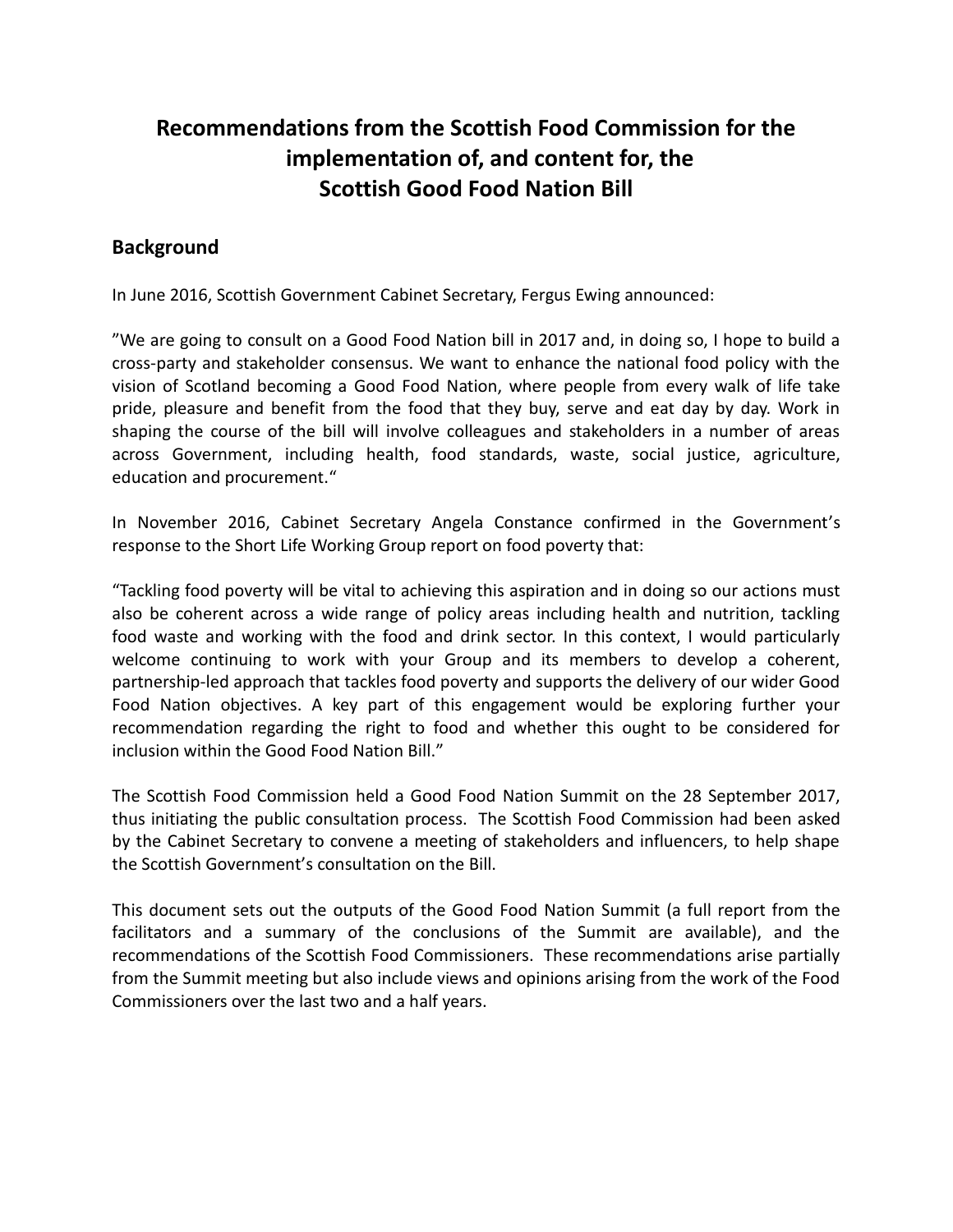# **Implementation of The Good Food Nation Bill**

# **1. Framework Legislation**

The overarching purpose of this legislation is to improve the Scottish food system for the benefit of its citizens, and it is therefore important that this legislation is set out as "framework legislation" with clear intentions, and which starts a direction of travel for any future interpretations of the Bill.

The "spirit" of the Bill should be to define a positive culture and change within the food system, emphasising incentives to deliver the goals of the Bill, as much as, or to a greater degree than, penalties for failing to deliver those goals.

The Bill should not be formed in isolation, particularly as the subject matter: Good Food, is highly cross-cutting in nature. It should be joined-up and deal with food-related issues across the board and across the country, thus complementing numerous relevant, published, strategies in Scotland.

## **RECOMMENDATION:**

# **(A) Framework legislation should be the basis of The Good Food Nation Bill.**

# **2. Good Food Nation Policies**

The Bill should place a statutory duty on all publically funded bodies and larger Scottish food oriented businesses to produce, publish and report on a "Good Food Nation Policy." That policy would sit alongside existing statutory policies such as Health and Safety.

The policy should be "corporately owned" by the organisation and at the most senior management level of the public entity or the private sector company, as it is for Health and Safety or Data Protection, for example.

The content of the Good Food Nation Policies would follow guidelines that relate to the Good Food Nation Bill principles and definitions, covering for example: planning and licensing; economic development, public health, the environment, sustainable and local food procurement policy; suitable food waste policies; food access and affordability, a duty of care to ensure that vulnerable people are given adequate daily access to fresh and cooked food; and extend public information / education to communities, staff and customers in the areas of health, nutrition, sustainable food, growing, seasonality, cooking etc.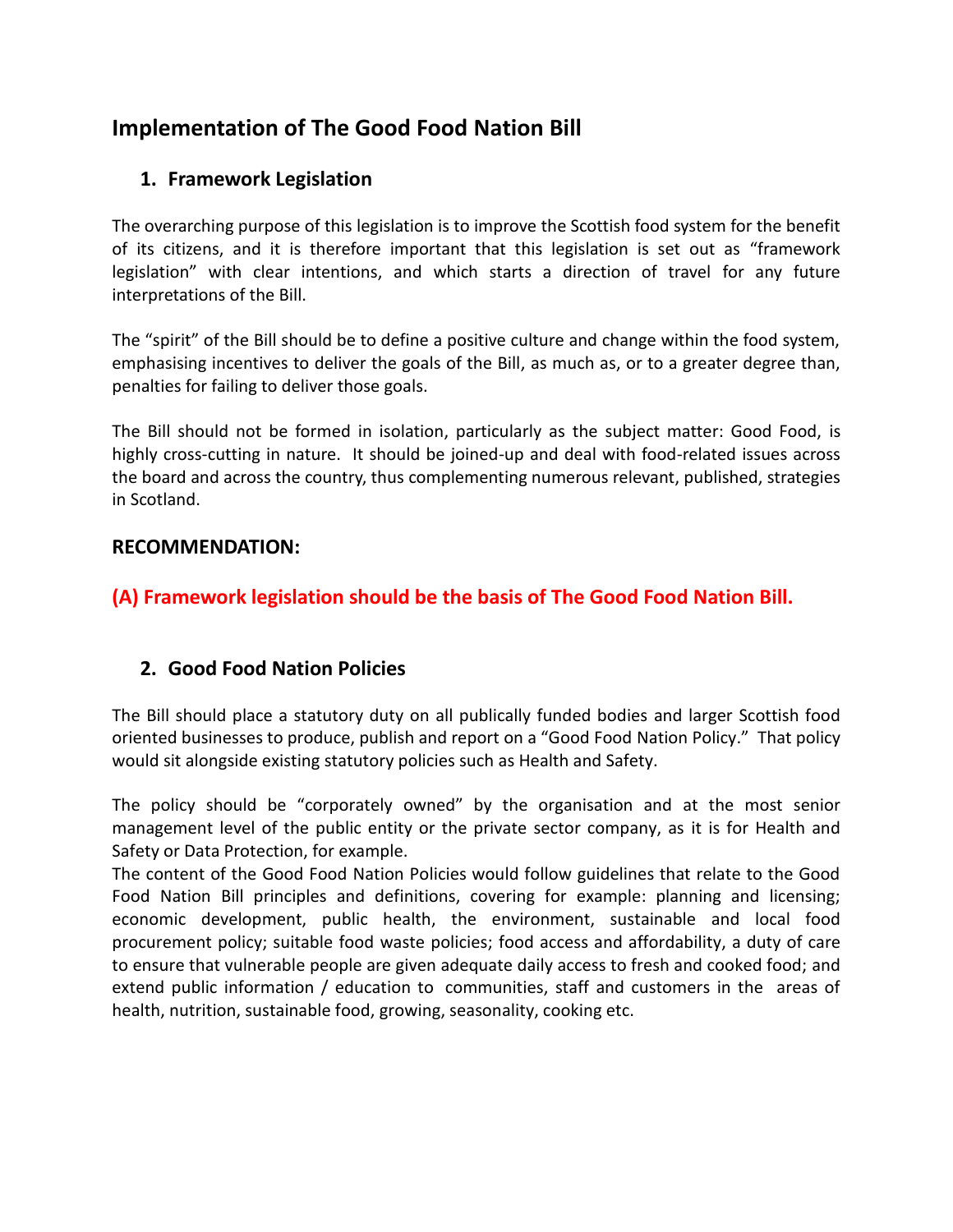### **RECOMMENDATION:**

**(B) There should be a statutory duty on all publically funded bodies and private food businesses operating in Scotland that are substantially food oriented to have in place "A Good Food Nation Policy" in line with the principles and practises of the Good Food Nation, and to report on this through its normal business processes such as an Annual Report or other suitable mechanisms.**

### **3. An Independent Statutory Body**

Existing bodies have statutory functions and duties in relation to the food system and environment, however a cross-cutting, holistic approach is needed for the Bill to ensure comprehensive reporting across the range of food issues, and to help maintain the momentum for implementation of change.

Resources must be used effectively to avoid overlap and duplication.

Any new body would need a clear remit and be expected to work with existing bodies. Incentivising and encouraging good practice should come before enforcement and punishment. The Scottish Government plans to develop a "new national public body with specific responsibility for the public's health", and its remit, particularly with relation to food, will be important.

#### **RECOMMENDATION:**

**(C) An independent Statutory Body could be established to ensure the delivery of the Good Food Nation Bill, or ownership of the Good Food Nation's policies could be allocated to an existing or new body in Scotland.**

**(D) Prior to the establishment of a new public body there should be a review of Government and Government-funded activity across – SG Food and Drink, Agriculture, Health, Environment, Education, Tourism and the NHS, including funds provided to Non Departmental Public Bodies and other non-government organisations , to establish how to achieve better coordination with more from existing funding.**

# **Content of The Good Food Nation Bill**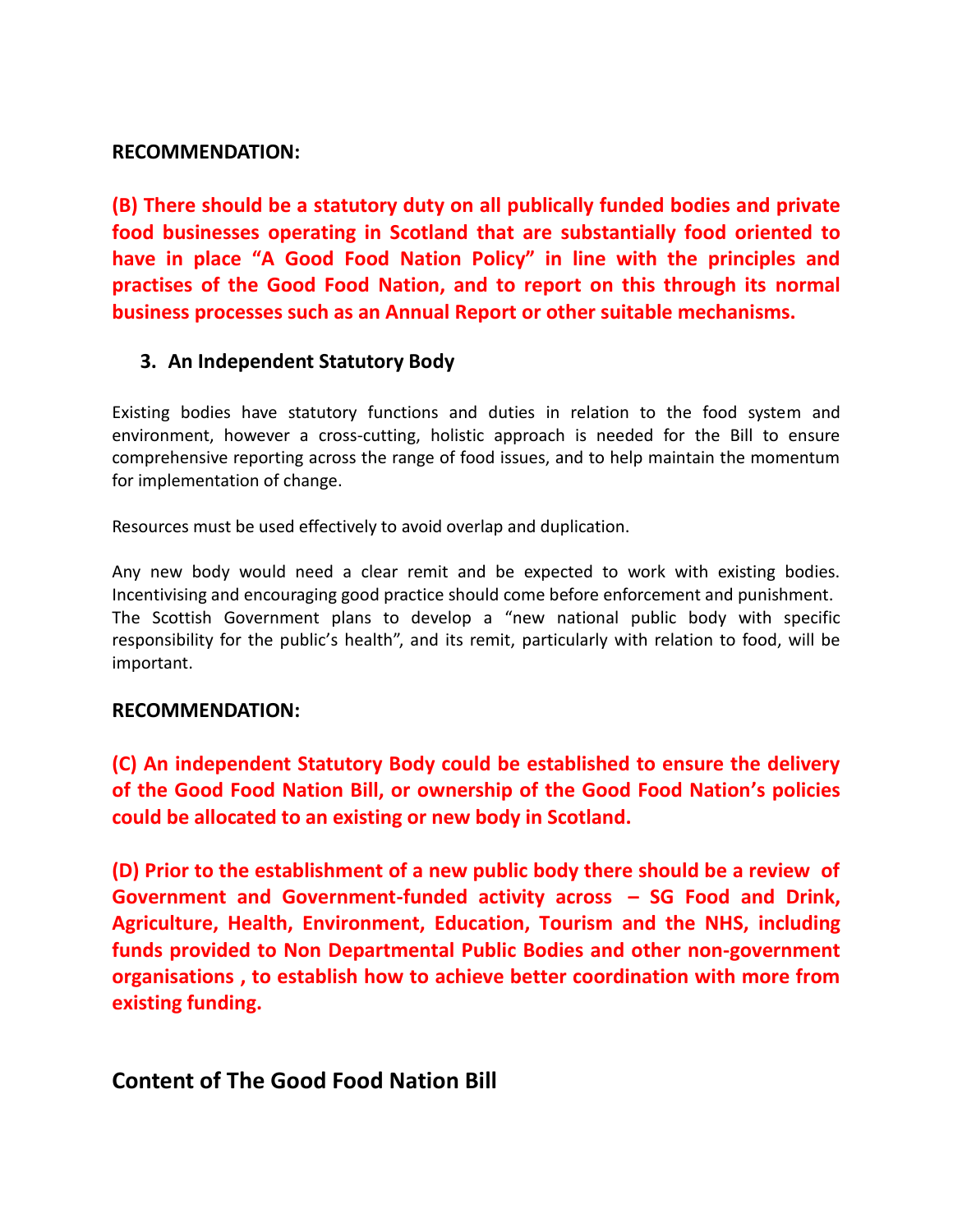## **1. Health**

a) There is a requirement to restrict the promotion and/or marketing of unhealthy food.

Two thirds of adults and a third of children are overweight, therefore people must change what they eat, ideally combining this with regular exercise. The Scottish population is over-exposed to unhealthy foods. Instead, an environment needs to be created where choosing healthy food and making healthy meals is easy and routine, and food contributes to wider health and wellbeing, including mental health. The approach to achieving this includes reducing exposure of people to unhealthy foods, thus increasing better food choices for individuals and families.

### **RECOMMENDATION:**

**(E) The promotion and marketing of unhealthy food should be banned in publically owned buildings and at publically funded events.** 

# **(F) Incentives should be provided to allow healthy and nutritious food to be more visible to Scotland's population.**

#### b) There is a requirement for labelling content of food for "out-of-home" eating

Most people in Scotland are overweight: two out of every three adults and one out of every four children. People with a healthy weight are now in the minority. Obesity trends are affected by age, gender and socio-economic status. Obesity is estimated to cost Scotland between £0.9bn and £4.6bn per year. Evidence from Food Standards Scotland also shows that food and drink consumed away from the home is skewed towards less healthy options, such as high fat, salt and sugar ("HFSS") food products with little or no nutritional content. This is symptomatic of the obesogenic environment that Scottish citizens are subjected to in retail, out of home and many of their social eating environments. The Scottish Dietary Survey has clearly shown that we eat and drink too many calories, too much sugar, fat and salt. At the same time, we do not eat enough fruit, vegetables, fibre or oily fish.

#### **RECOMMENDATION:**

**(G) All food businesses, including restaurants, cafes and other outlets, should be licensed in the same way as applies to alcohol and betting. A condition of the licence (as it is exists for food hygiene through the Food Safety Act) should be that, food preparation, purchasing and serving staff are trained in the impacts of food and health and sustainability matters commensurate with their work activity.**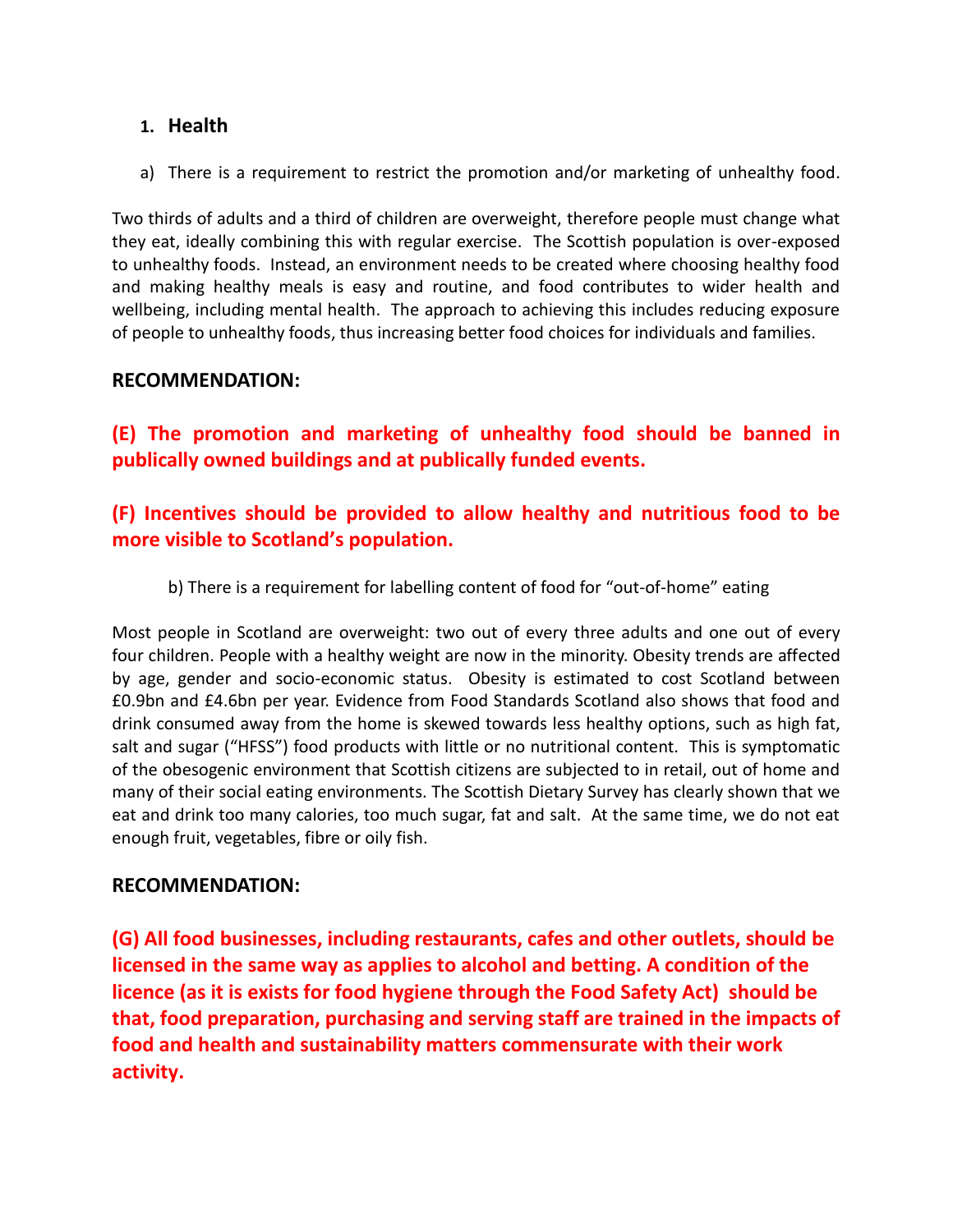# **(H) All outlets selling food out of home (including takeaways) should label dishes with calorie content.**

## **2. Social Justice**

a) There is a requirement to link approach to food poverty with approach to fuel poverty.

Food poverty is the result of multiple economic factors. Measures such as universal basic income and the provision of a "living wage" should improve equal access to food. People in Scotland have the right to free care and there should also be a right to good food for all. This requires political will, public support and a long-term approach, and a partnership between government and local authorities.

Efforts to reduce food poverty should be based on dignity, and participation by the people most affected. Food poverty affects all generations, and includes poverty of experience, stress, isolation and long-term health consequences, as well as shortage of nutrients.

#### **RECOMMENDATION:**

**(I) Scotland currently has legislation that ensures people who are unable to afford fuel during the winter months are provided with financial support to enable them to keep warm and to cook food. A similar approach should be taken to identify those living with food poverty and to supply them with financial support to enable the purchase of food to support a healthy and nutritious diet.**

b) There is a requirement to establish targets for public food procurement to meet Good Food Nation recommendations.

Public food includes prisons, hospitals, residential homes, leisure centres, nurseries as well as schools. Public food should embrace "the eating experience", not just the food itself. Public sector employers have a particular responsibility to encourage good food at work.

The wider economic, social and environmental benefits of procuring and serving good public food have to feed back into purchasing decisions so that these are not made purely on cost grounds. It is possible to raise the amount of publically-procured food from national, regional and local sources within budget.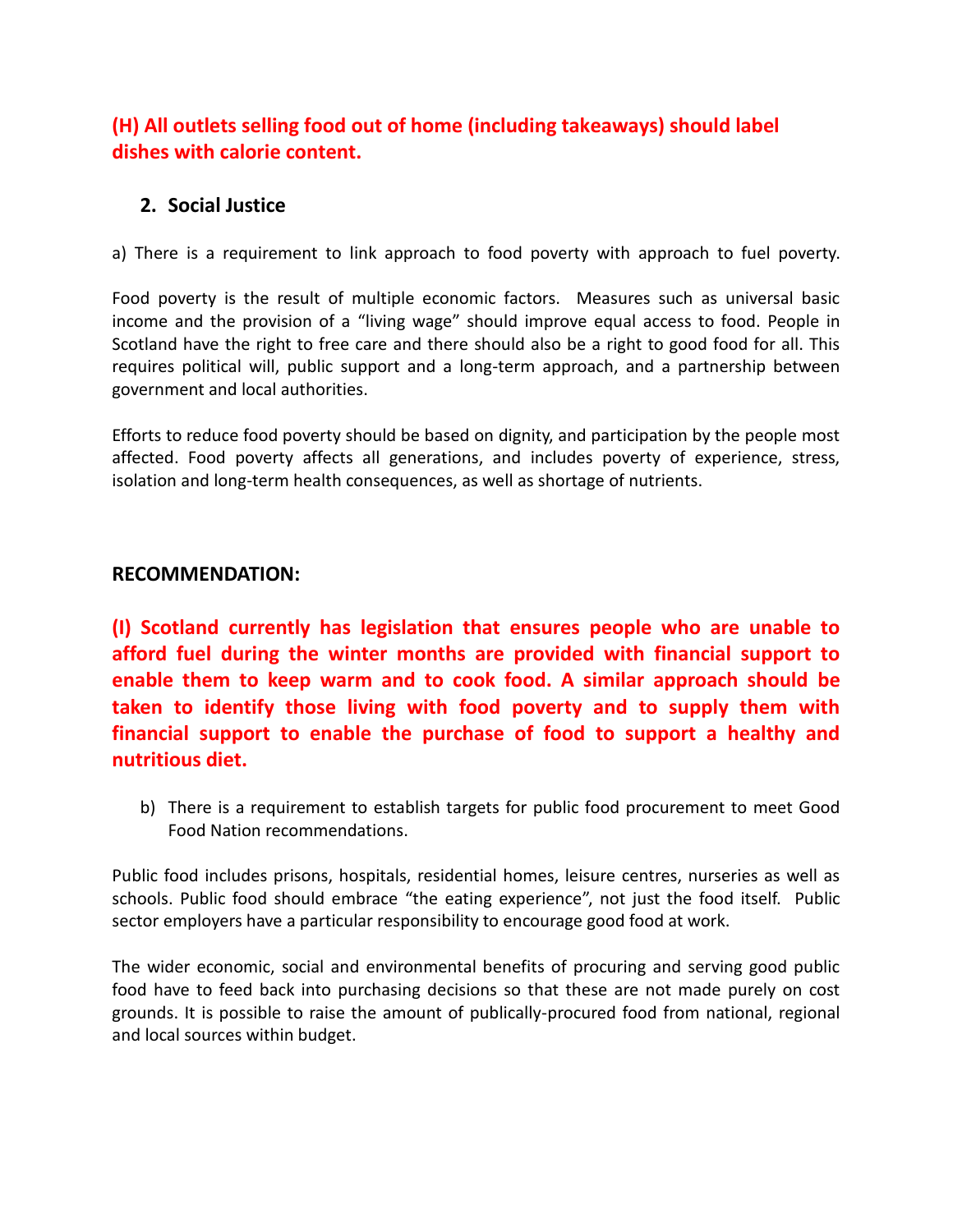### **RECOMMENDATION:**

**(J) Public Bodies should be statutorily obliged to record the origin of food (to ensure provenance and traceability, greenhouse gas reductions etc. and use this to measure and report on the impact of food procurement in Scotland.** 

- **i) (K) There should be a requirement** *- or if not an normative target* **- for public bodies to procure a minimum of 60% of food requirements from suppliers that are based in Scotland and awarded to suppliers in a manner that benefits the 'relevant area'.**
- **ii) (L) There should be a commitment in the Bill, in support of the Organic Action Plan, to require in procurements that tenderers offer the price for Organic Food, where it is available, for comparison with the price for non organically produced food.**

## **3. Environmental Sustainability**

There is a requirement for all food businesses to report on food waste.

Food waste remains a huge issue across the supply chain. More household food waste is being collected separately, but there has been less progress on reduction. Some businesses have become more aware as they have started to measure waste and have to meet the costs of disposal. The need for long-term culture change about food waste has been recognised and it needs to become ethically unacceptable. At the same time, it must be easier to do the right thing across the whole supply chain. A circular economy approach should be taken.

#### **RECOMMENDATION:**

**(M) All organisations providing food, including public bodies such as schools, hospitals, and homes for the elderly, and all private food businesses, should be required to report on amounts of food waste. Measurement of food waste will be recorded using suitable metrics to reduce levels of waste over time. Management of waste should aim to fulfil the Sustainable Development Goals as an overall framework for bringing together economic, social and environmental objectives.**